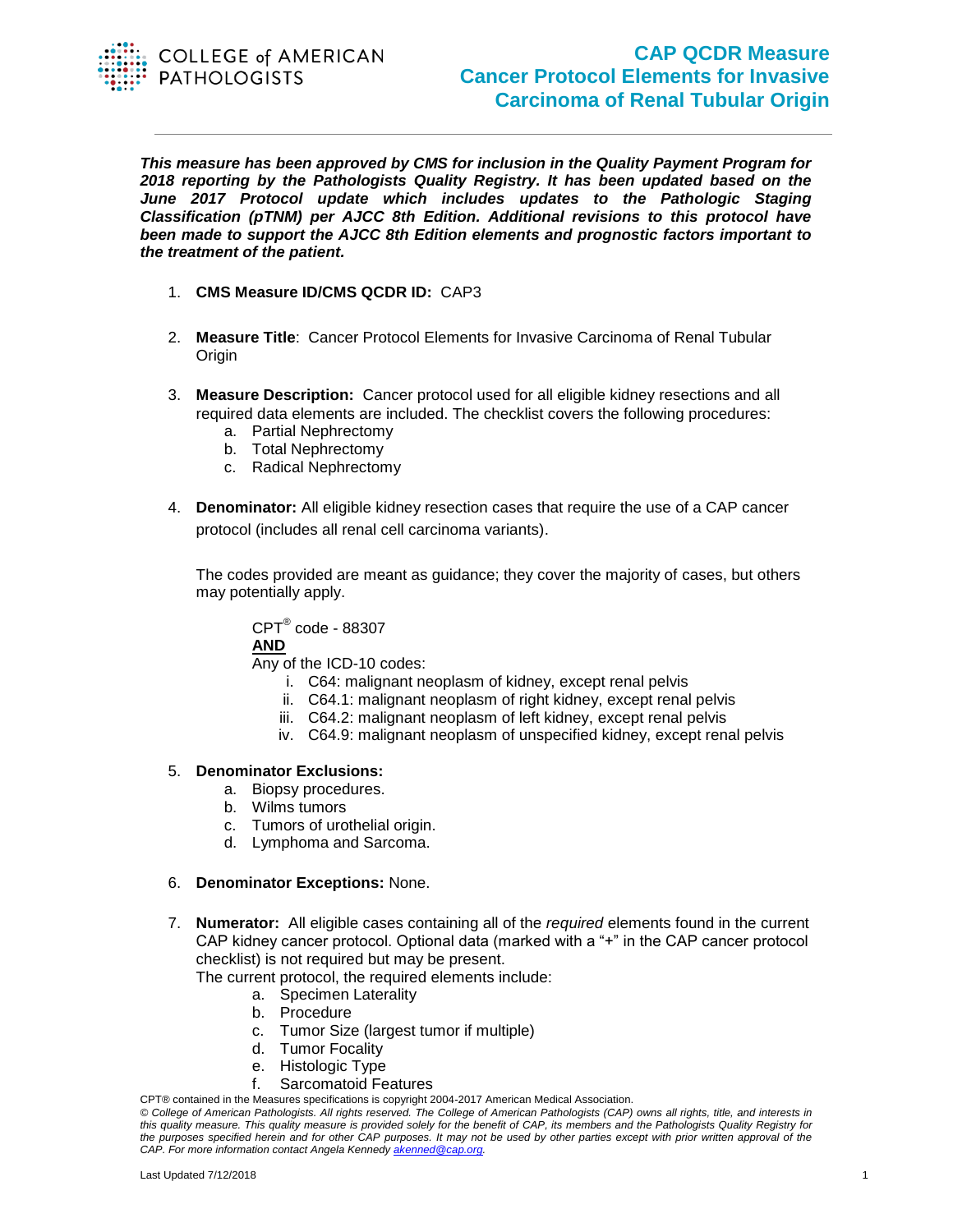

- g. Rhabdoid Features
- h. Histologic Grade
- i. Tumor Necrosis
- j. Tumor Extension
- k. Margins
- l. Regional Lymph Nodes
- m. Pathologic Stage Classification (pTNM, AJCC 8th Edition)
- n. Pathologic Findings in Non-neoplastic Kidney

\* If an item is not applicable, an "N/A" listing is required.

- 8. **Numerator Exclusions:** None
- 9. **Rationale:** The CAP cancer templates have been thoroughly researched and have been determined to contain all the elements that a clinician would need to appropriately treat a patient with a malignant disease. Therefore utilizing all the required elements found in a CAP template for malignant cases should be the very definition of a high quality report and serve as a measure of pathologist performance. An accurate and complete diagnosis as would be found in a high quality pathology report with the CAP cancer template is crucial to successful patient treatment and outcomes.
- 10. **NQF Number:** N/A
- 11. **eCQM Number:** N/A
- 12. **NQS Domain:** Effective Clinical Care
- 13. **Outcome or High Priority?:** No
- 14. **High Priority Type:** N/A
- 15. **Measure Type:** Process
- 16. **Inverse Measure:** No
- 17. **Proportional Measure:** Yes
- 18. **Continuous Variable Measure:** No
- 19. **Ratio Measure:** No
- 20. **If Continuous Variable and/or Ratio is chosen, what would be the range of the score(s)?**: N/A
- 21. **Number of performance rates to be submitted:** 1

CPT® contained in the Measures specifications is copyright 2004-2017 American Medical Association.

*<sup>©</sup> College of American Pathologists. All rights reserved. The College of American Pathologists (CAP) owns all rights, title, and interests in this quality measure. This quality measure is provided solely for the benefit of CAP, its members and the Pathologists Quality Registry for the purposes specified herein and for other CAP purposes. It may not be used by other parties except with prior written approval of the CAP. For more information contact Angela Kennedy [akenned@cap.org.](mailto:akenned@cap.org)*